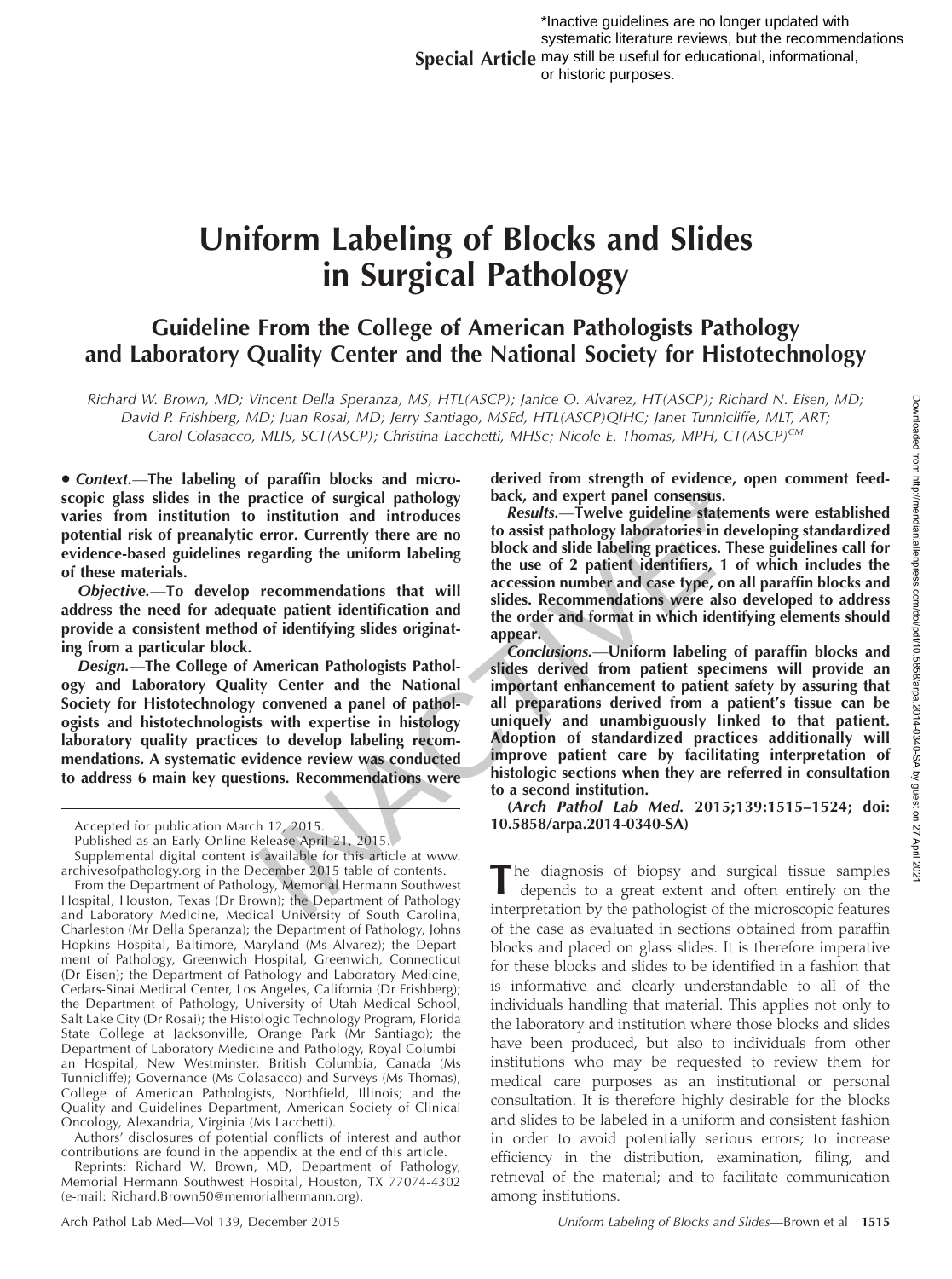Surgical pathology is a complex process that begins with receipt of a labeled specimen and requisition, followed by accessioning of that specimen into the laboratory with assignment of an alphanumeric accession designation unique to that patient and case, and examination of the specimen with submission of tissue samples into labeled tissue cassettes, which are then processed into paraffin blocks and subsequently cut to produce tissue sections adhered to labeled glass slides. These slides are then microscopically examined by a pathologist. In most laboratories this involves at least 6 handoffs of the specimen, or preparations derived from it, to various personnel. Different personnel may, in some cases, separately hand label the blocks and slides. This complex system is vulnerable to error; therefore, an unambiguous method of identifying a patient's tissue and all preparations derived from it is essential if disastrous misidentifications are to be avoided.

The histology laboratory had not been identified as a source of error in the literature until relatively recently. In a study of medical malpractice cases against pathologists, Troxel<sup>1</sup> noted that 4 of 218 claims were attributable to patient misidentifications at some point in the surgical pathology process, and in a follow-up study, $2$  he noted a sharp increase in histology errors, with 13 of 272 claims attributable to specimen mix-ups and 2 of 272 to mislabeled slides. More recently, in a study of 227 root cause analyses in the Veterans Health Administration, Dunn and Moga<sup>3</sup> identified 8 cases in which mislabeling of anatomic pathology specimens, slides, or tissue cassettes led to significant patient harm, including unnecessary surgery (lung lobectomy, prostatectomy, hysterectomy), delays in diagnosis, and necessity for repeat procedures. One of the most comprehensive evaluations of labeling errors was performed through a Q-Probes study of the College of American Pathologists (CAP), reported in 2011. This study,  $4 \times 10^{-4}$ involving 136 institutions, reported a labeling error rate of 1.1 per 1000 cases, with mislabeling rates of 1.0, 1.7, and 1.1 per 1000 for specimens, blocks, and slides, respectively. Similar studies within a single institution have reported labeling error rates ranging from 0.03% to 0.21% of slides and 0.057% to 0.068% of blocks to 1.7 labeling errors per 1000 cases. $5-10$ 

The importance of avoiding labeling errors in the laboratory has received increased attention by regulatory and accrediting agencies. The Patient Safety Goals of the Joint Commission, the primary accrediting agency for hospitals in the United States, call for the use of at least 2 patient identifiers on every specimen when providing laboratory services.<sup>11</sup> This is reflected in the laboratory general checklist of the College of American Pathologists Laboratory Accreditation Program, which specifically requires the use of 2 patient identifiers on all specimen containers (checklist question GEN.40491). Similarly, the Laboratory Accreditation Program checklist for cytopathology requires 2 patient identifiers on glass slides submitted to the laboratory (checklist question CYP.33333). A more general Laboratory Accreditation Program requirement in anatomic pathology (checklist question ANP.11500) is that the identity of a patient specimen should be maintained at all times during the processing and examination steps.<sup>12</sup> The Clinical and Laboratory Standards Institute has published specific standards for the labeling of laboratory specimens.<sup>13,14</sup> Notably, however, the Clinical and Laboratory Standards Institute guidelines do not state specific requirements for the labeling of blocks and slides in surgical pathology.

A number of surgical pathology laboratories have published process flow modifications that lead to reduction in labeling errors, including the handling of only one specimen and tissue cassette at a time during specimen accessioning and examination; elimination of prelabeling and/or batch labeling of tissue cassettes and glass slides; implementation of instrumentation for automated block and slide labeling, particularly when interfaced with the hospital and laboratory information systems; and the handling of a single tissue cassette and single glass slide only at the time of cutting.7,10,15–17 However, the most significant reductions in specimen misidentification and labeling errors of blocks and slides have been achieved through the implementation of bar coding on all specimen containers, blocks, and slides.7,8,10,15 When coupled with the process flow modifications above, laboratories have reported block and slide error rates approaching zero.<sup>7,10</sup> Unfortunately, however, this technology is not available to all institutions at this time and, even in laboratories with this technology, there may be occasions when a barcode is unreadable because of hardware malfunction, computer downtime, or incompatibility with an institution referring blocks and/or slides in consultation; therefore, it is essential that human-readable labels for blocks and slides are optimized.

In order to address the apparent lack of uniform standards for the labeling of blocks and slides, the CAP Pathology and Laboratory Quality Center convened an expert panel in partnership with the National Society for Histotechnology (NSH). This document outlines the work of this panel. In addition to the review of regulatory standards, the expert panel systematically reviewed the literature regarding surgical pathology practices. Although a few authors described or illustrated suggestions for optimal specimen labeling,<sup>8,18</sup> no published studies were identified in which a specific nonbarcoded label content was demonstrated to reduce errors in identification. Most publications regarding histology quality practices and process flow do not specifically reference the content of block and slide labels at all. In view of this lack of standardized practices, it is not surprising that review of slides produced by pathology laboratories throughout the country in the consultation practice of one of the authors has revealed a high degree of variability in the type and amount of information contained in the slide labels, and in the way that such information is displayed. The recommendations presented here are an attempt to reach some degree of standardization of this important practice. errors, with 13 of 272 claims<br>
unseau constant interfore, tr is essential tradey<br>
ups and 2 of 272 to mislabeled<br>
ulsels for blocks and slides are optimized<br>
dy of 227 too tcause analyses in order to address the apparent l

# **METHODS**

A detailed description of the methods and systematic review (including engagement of vendors that manufacture labeling equipment for cassettes and slides, quality assessment, and complete analysis of the evidence) used to create this guideline can be found at [www.archivesofpathology.org](http://www.archivesofpathology.org) in the December 2015 table of contents.

# Panel Composition

The CAP Pathology and Laboratory Quality Center convened an expert panel consisting of members with expertise in surgical pathology and histotechnology. Panel members included pathologists, histotechnologists, a methodologist consultant, and CAP staff. The CAP and NSH approved the appointment of the project cochairs and panel members. These panel members served as the expert panel for the systematic evidence review.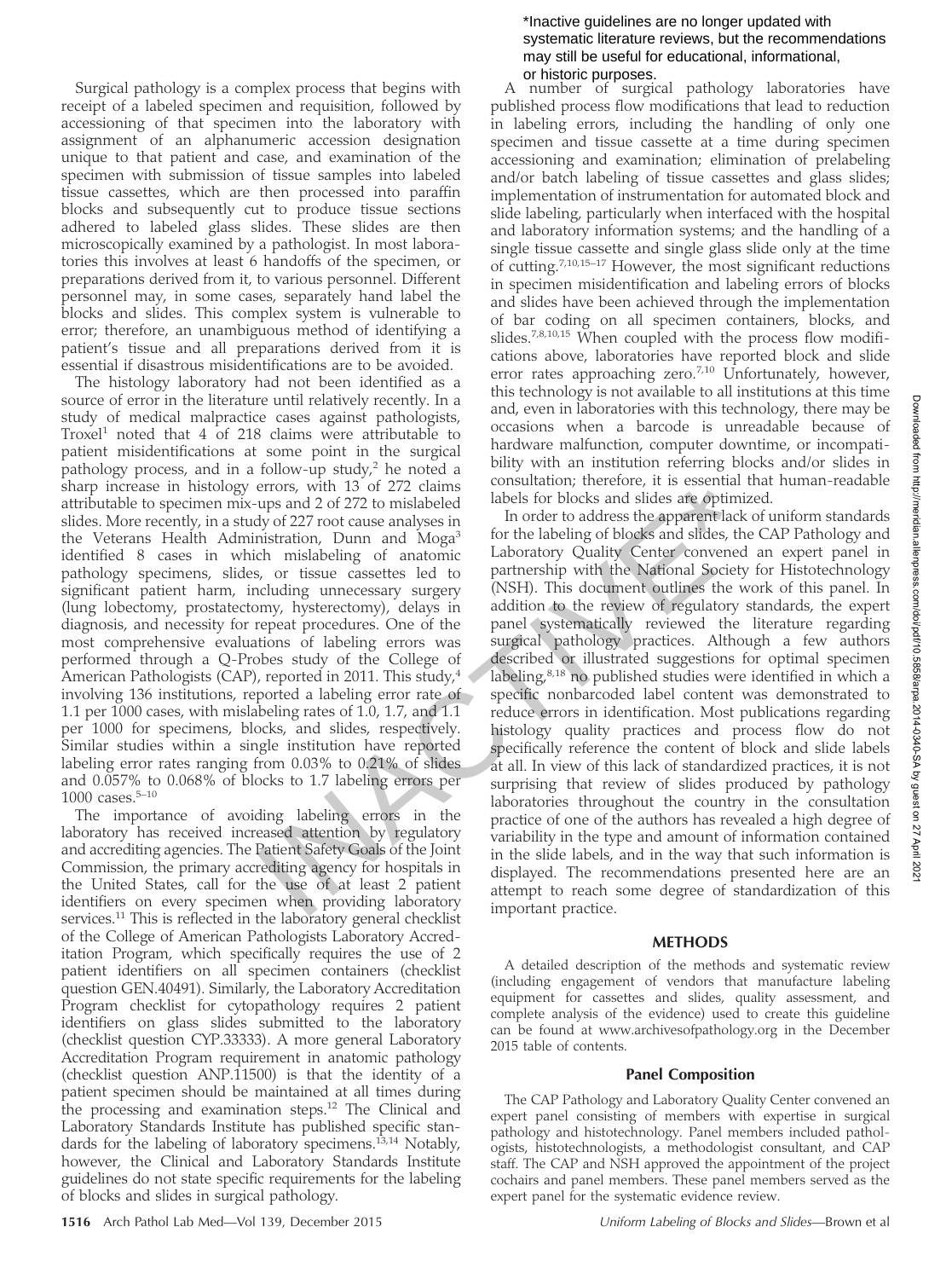#### Conflict of Interest Policy

Prior to acceptance on the expert panel, potential members completed the CAP conflict of interest disclosure process, whose policy and form (in effect April 2010) require disclosure of material financial interest in or potential for benefit of significant value from the guideline's development or its recommendations 12 months prior through the time of publication. Potential members completed the conflict of interest disclosure form, listing any relationship that could be interpreted as constituting an actual, potential, or apparent conflict. Everyone was required to disclose conflicts prior to beginning and continuously throughout the project's timeline. Disclosed conflicts of the expert panel members are listed in the Appendix. Both the CAP and NSH provided funding for the administration of the project; no industry funds were used in the development of the guideline. All panel members volunteered their time and were not compensated for their involvement. Please see the supplemental digital content for full details on the conflict of interest policy.

#### **Objective**

The panel addressed the overarching question, ''What are the essential elements for the proper labeling of paraffin blocks and microscopic slides in the routine practice of surgical pathology?'' The key questions are as follows:

- 1. What are the unique patient identifiers required for the unambiguous labeling of blocks and slides?
- 2. What elements are required for the unambiguous labeling of blocks and slides with site of origin (specimen and, within the specimen, correlation with gross description)?
- 3. When additional studies (deeper sections, histochemical stains, immunohistochemistry) are requested, what information should be included on the resulting slides?
	- a. How should you identify the different types of slides that have been cut? (ie, step sections have different meanings across laboratories)
	- b. How would one determine the appending of numbers of subsequent slides?
	- c. What standards should apply for the unique labeling of slides that have been stained with histochemical or immunohistochemical techniques?
- 4. What is the value of standardizing the abbreviations and conventions used in key question 3?
- 5. In what order should the essential elements appear on the slide, and, if space precludes inclusion of all, what is the priority?
- 6. How should you label blocks and slides received in consultation?

#### Literature Search and Selection

The literature search strategy involved searching the following electronic databases from January 2002 through October 2013: Ovid MEDLINE, Ovid MEDLINE In-Process & Other Non-indexed Citations, PubMed, and Web of Science. Relevant meeting abstracts and pathology journal tables of contents were hand searched (2011– 2013). Applicable pathology monographs were identified (2002– 2012). The bibliographies of identified articles were reviewed for relevant reports, and citation reports (Scopus, Web of Science) for included articles were also reviewed. (Please see the supplemental digital content for the complete literature search strategy.)

#### Inclusion Criteria

Published studies were selected for full-text review if they met each of the following criteria:

- 1. Surgical pathology studies
- 2. Original research addressing the labeling of blocks and/or microscopic slides
- 3. English-language articles of any study design
- 4. Animal and human studies

#### \*Inactive guidelines are no longer updated with systematic literature reviews, but the recommendations may still be useful for educational, informational, or historic purposes.

#### Exclusion Criteria

Studies that did not include original data regarding the labeling of blocks or microscopic slides, autopsy or cytopathology studies, and studies that focused exclusively on specimen container labeling were excluded. Editorials, letters, commentaries, invited opinions, articles not written in English, and articles that did not address any key question were also excluded.

#### Quality Assessment

Articles meeting the inclusion criteria were assessed for strength of evidence, methodologic rigor, and confirmation of validity by a contracted methodologist. The quality assessment of the studies was informed by several instruments, based on study design.<sup>19-21</sup> The other components of evidence such as generalizability and applicability to labeling of blocks and slides in surgical pathology were also considered when determining the strength of evidence.

For strength of the evidence, the panel considered the level of evidence, its quantity, and quality of included studies. The level of evidence was based on the study design as follows: level I was evidence from systematic reviews of appropriate level II studies; level II was evidence from good-quality randomized controlled trials; level III was evidence from low-quality comparative studies; level IV was evidence from studies without a comparator. In general, level I and II evidence is considered most appropriate to answer clinical questions, but in the absence of such high-quality evidence, the panel considered data from lower-quality studies. The quantity of evidence refers to the number of studies and number of cases included for each outcome in the recommendation. The quality of studies reflects how well the studies were designed to eliminate bias and threats to validity.

The methodologic quality of preimplementation and postimplementation studies was assessed using 4 elements of the Ramsay et al<sup>21</sup> quality criteria for interrupted time series designs. Scientific quality assessment of prospective case series was informed by the Centre for Reviews and Dissemination's guidance for reviews.<sup>19</sup> The 3 elements considered included the representativeness of the sample, the sufficiency of the follow-up period, and the application of objective criteria to assess study outcomes. Finally, the qualitative study was assessed for methodologic quality using 5 components of the National Institute for Health and Clinical Excellence's 2009 methodology checklist for qualitative studies.<sup>20</sup> The appropriateness of the study design and data collected, relevance and clarity of findings, and adequacy of conclusions were evaluated. Each study was assessed individually, and then studies were summarized by study type. Finally, a summary of the overall quality of the evidence was given considering the evidence in totality. ient identifiers required for the answer clinical questions, but in the absence the panel considered data from lot of the unambiguous labeling of The quantity of evidence refers to the number of cases included for each utc

#### Assessing the Strength of Recommendations

Development of recommendations required that the panel review the identified evidence and make a series of key judgments. Grades for strength of recommendations were developed by the CAP Pathology and Laboratory Quality Center and are described in Table 1.

#### Guideline Revision

This guideline will be reviewed every 4 years, or earlier in the event of publication of substantive and high-quality evidence that could potentially alter the original guideline recommendations. If necessary, the entire panel will reconvene to discuss potential changes. When appropriate, the panel will recommend revision of the guideline to the CAP and NSH for review and approval.

#### Disclaimer

The CAP developed the Pathology and Laboratory Quality Center as a forum to create and maintain evidence-based practice guidelines and consensus statements. Practice guidelines and consensus statements reflect the best available evidence and expert consensus supported in practice. They are intended to assist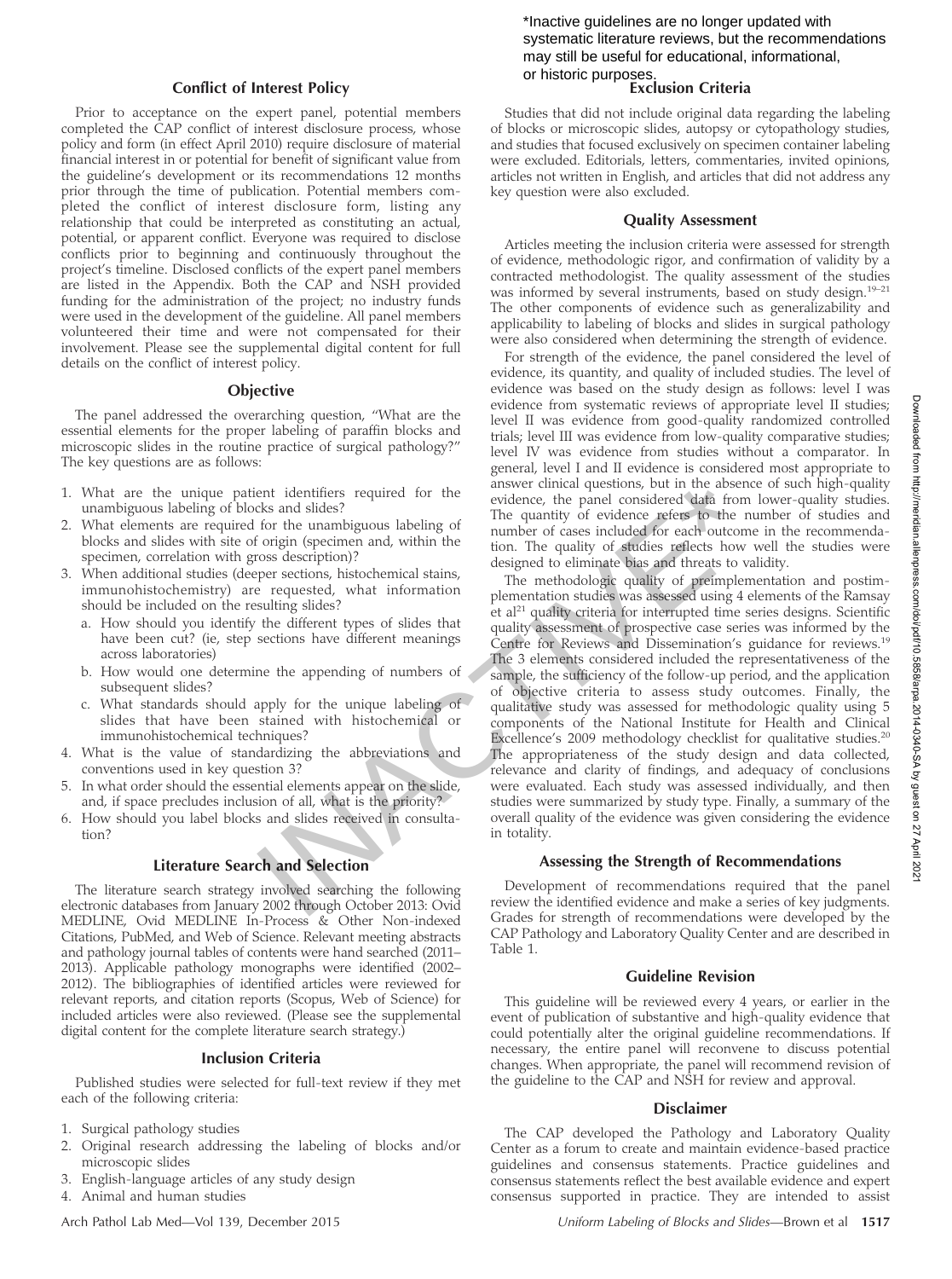| Table 1. Grades for Strength of Recommendations |                                                                                                           |                                                                                                                                                                                                                                   |  |  |  |
|-------------------------------------------------|-----------------------------------------------------------------------------------------------------------|-----------------------------------------------------------------------------------------------------------------------------------------------------------------------------------------------------------------------------------|--|--|--|
| <b>Designation</b>                              | <b>Recommendation</b>                                                                                     | <b>Rationale</b>                                                                                                                                                                                                                  |  |  |  |
| Strong recommendation                           | Recommend for or against a particular block<br>or slide labeling practice (can include<br>must or should) | Supported by high (convincing) or intermediate (adequate)<br>quality of evidence and clear benefit that outweighs any<br>harms                                                                                                    |  |  |  |
| Recommendation                                  | Recommend for or against a particular block<br>or slide labeling practice (can include<br>should or may)  | Some limitations in quality of evidence (intermediate<br>[adequate] or low [inadequate]), balance of benefits and<br>harms, values, or costs, but panel concludes that there is<br>sufficient evidence to inform a recommendation |  |  |  |
| Expert consensus opinion                        | Recommend for or against a particular block<br>or slide labeling practice (can include<br>should or may)  | Serious limitations in quality of evidence (low [inadequate]<br>or insufficient), balance of benefits and harms, values, or<br>costs, but panel consensus is that a statement is<br>necessary                                     |  |  |  |
| No recommendation                               | No recommendation for or against a<br>particular block or slide labeling practice                         | Insufficient evidence, confidence, or agreement to provide<br>a recommendation                                                                                                                                                    |  |  |  |

physicians and patients in clinical decision making and to identify questions and settings for further research. With the rapid flow of scientific information, new evidence may emerge between the time a practice guideline or consensus statement is developed and when it is published or read. Guidelines and statements are not continually updated and may not reflect the most recent evidence. Guidelines and statements address only the topics specifically identified therein and are not applicable to other interventions, diseases, or stages of diseases. Furthermore, guidelines and statements cannot account for individual variation among patients and cannot be considered inclusive of all proper methods of care or exclusive of other treatments. It is the responsibility of the treating physician or other health care provider, relying on independent experience and knowledge, to determine the best course of treatment for the patient. Accordingly, adherence to any practice guideline or consensus statement is voluntary, with the ultimate determination regarding its application to be made by the physician in light of each patient's individual circumstances and preferences. The CAP and NSH make no warranty, express or implied, regarding guidelines and statements and specifically exclude any warranties of merchantability and fitness for a particular use or purpose. The CAP and NSH assume no responsibility for any injury or damage to persons or property arising out of or related to any use of this statement or for any errors or omissions. Fracthermore, guidelines and<br>
dotained by majority consensus of the paster Fruchermore, guidelines and<br>
dotained by majority consensus of the paster every derived for the tracting on interpendent of the tracting the panel

#### RESULTS

Of the 456 studies identified by the systematic literature review, 10 peer-reviewed articles met inclusion criteria and underwent data extraction. However, these studies ultimately failed to meet the minimum quality standards, presented incomplete data, or only included information based on expert opinion. As the overall body of available evidence was deemed inadequate to inform the guidelines, the panel relied on expert consensus opinion to formulate 10 of the 12 recommendations. Two of the recommendations were informed by existing regulatory requirements and were further guided by the clinical experience of the panel, resulting in a strong consensus.

The expert panel met 12 times through teleconference webinars from April 2012 through March 2014. Additional work was completed via electronic mail. The panel met in person August 17, 2013, to review evidence to date and draft recommendations and March 22, 2014, to draft the manuscript. An open comment period was held from November 4 through December 6, 2013. Thirteen draft recommendations were posted online on the NSH web site.

"Agree" and "disagree" responses were captured for every proposed recommendation. The Web site also received 539 written comments. Ten of 13 recommendations achieved more than 80% agreement; the other 3 achieved 78% to 79% agreement. Each expert panel member was assigned 3 or 4 draft recommendations for which to review all comments received and provide an overall summary to the rest of the panel. One draft recommendation was maintained with the original language, 10 were modified with minor changes and/or additions for clarification, and 2 of the draft recommendations were combined, for a total of 12 final recommendations. Resolution of all changes was obtained by majority consensus of the panel using nominal group technique (rounds of teleconference webinars, e-mail discussion, and multiple edited recommendations) among the panel members. The final recommendations were approved by the expert panel with a formal vote. The panel considered laboratory efficiency and the feasibility of the recommendations throughout the entire process. A formal analysis of cost or cost effectiveness was not performed.

An independent review panel, masked to the expert panel and vetted through the conflict of interest process, provided final review of the guideline and a recommendation for approval by the CAP and NSH. The final recommendations are summarized in Table 2.

# Guideline Statements

1. Recommendation.—Laboratories should ensure that all blocks and slides are unambiguously labeled using 2 patient identifiers.

There were insufficient published data to inform this recommendation; however, current regulatory requirements, extensive clinical experience, and a strong expert consensus were deemed adequate to support this recommendation.

Standards set by accrediting and regulatory agencies, including the CAP, the Joint Commission, and state agencies, require that all specimens submitted to the laboratory be labeled with  $2$  patient identifiers.<sup>11,12,14,22</sup> Maintaining specimen identity at all steps in the processing and examination of specimens is an accreditation requirement of pathology laboratories accredited by the College of American Pathologists (checklist questions ANP.11500 and ANP.21050) and similar accrediting entities and is a key element to ensuring patient safety. In the anatomic pathology laboratory, it is generally accepted that the specimen accession designation, commonly called the accession number, serves as the primary means of unambiguously linking a specimen, as well as all tissue blocks and slides that derive from that specimen, to the patient. Therefore, this accession designation must appear on all of these preparations. In order to maintain specimen identity, there must be a manual or computer-generated log that serves as a link between this accession number and the full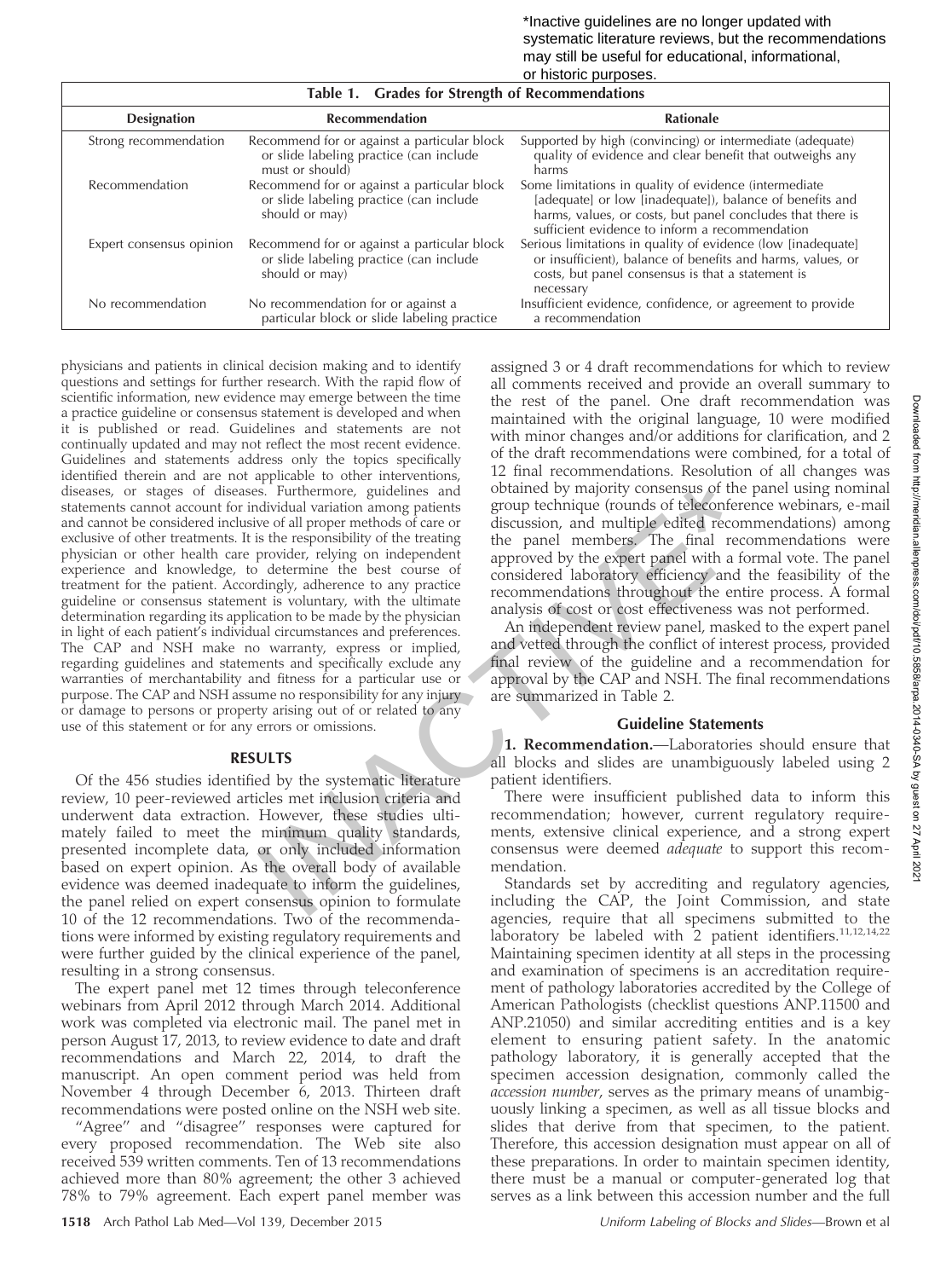#### \*Inactive guidelines are no longer updated with systematic literature reviews, but the recommendations may still be useful for educational, informational, or historic purposes.

| <b>Guideline Statements and Strength of Recommendations</b><br>Table 2.                                                                                                                                                                                                                                                                                                                                                                                                                                                                         |                               |
|-------------------------------------------------------------------------------------------------------------------------------------------------------------------------------------------------------------------------------------------------------------------------------------------------------------------------------------------------------------------------------------------------------------------------------------------------------------------------------------------------------------------------------------------------|-------------------------------|
| <b>Guideline Statement</b>                                                                                                                                                                                                                                                                                                                                                                                                                                                                                                                      | Strength of<br>Recommendation |
| 1. Laboratories should ensure that all blocks and slides are unambiguously labeled using 2 patient<br>identifiers.                                                                                                                                                                                                                                                                                                                                                                                                                              | Recommendation                |
| 2. Laboratories should ensure that the accession designation used on the surgical pathology report, and all Expert consensus opinion<br>blocks and slides from that accession, includes the case type (surgical pathology versus cytology or                                                                                                                                                                                                                                                                                                    |                               |
| autopsy), the year, and a unique accession number.<br>Example: S14-9999 (surgical case–year-accession number)<br>Note: Laboratories may position the information in a different format (eg, 14-9999S, 14S-9999) and<br>may include additional letters that reflect the hospital or clinic site of origin.<br>3. If the patient's name is used as one of the patient identifiers, laboratories should ensure that the name                                                                                                                       | Expert consensus opinion      |
| format will link the blocks and slides to the correct patient.<br>Note: Possible formats include, but are not limited to, full last and first name, full last name with first<br>initial, or an appropriate number of letters of the last and first names.                                                                                                                                                                                                                                                                                      |                               |
| 4. When an accession number has not yet been assigned (eg, frozen sections or intraprocedural<br>consultations), laboratories should label the blocks and slides with at least 2 patient identifiers, 1 of<br>which is the patient name.                                                                                                                                                                                                                                                                                                        | Recommendation                |
| Note: Possible additional identifiers include, but are not limited to, date of birth, medical record<br>number, or unique health identification number.<br>5. Laboratories should label each specimen container with a unique alphanumeric designation that                                                                                                                                                                                                                                                                                     | Expert consensus opinion      |
| incorporates the accession designation. Each block and slide from that specimen container should be<br>labeled with the same unique alphanumeric designation.                                                                                                                                                                                                                                                                                                                                                                                   |                               |
| 6. Laboratories should label each block obtained from a single specimen sequentially with a unique<br>alphanumeric designation that can be unambiguously linked to a gross description within the pathology<br>report. The order should be accession designation, specimen identifier, and block identifier.<br>Laboratories may select the format of the specimen/block identifier.<br>Example: For specimen A, blocks are labeled $1, 2, 3 \ldots$ (\$14-9999 A1, A2, A3)<br>For specimen 1, blocks are labeled A, B, C (S14-9999-1A, 1B, 1C) | Expert consensus opinion      |
| 7. When multiple slides are cut from a single block, laboratories should label each slide sequentially in<br>order of cutting. This slide identifier should come after the specimen identifier and block identifier.<br>Example: S14-9999-A1-1, S14-9999-A1-2, S14-9999-A1-3<br>Note: The laboratory may determine the exact labeling format for multiple slides.                                                                                                                                                                               | Expert consensus opinion      |
| 8. The laboratory should label the slides with the histochemical, immunohistochemical, and/or special<br>procedure (eg, FS for frozen section, TP for touch preparation, AFB for acid-fast bacteria) after the<br>accession, specimen, block, and slide identifiers. The histochemical technique or specific antibody<br>used should also be included when it may affect the interpretation.<br>Examples:                                                                                                                                       | Expert consensus opinion      |
| S14-9999-A1-1<br>FS                                                                                                                                                                                                                                                                                                                                                                                                                                                                                                                             |                               |
| S14-9999-A1-1<br>Cytokeratin (AE1/AE3)<br>S14-9999-A1-1                                                                                                                                                                                                                                                                                                                                                                                                                                                                                         |                               |
| AFB (Ziehl-Neelsen, Wade-Fite, etc)<br>Note: The panel concludes that surgical pathology slides labeled with terms such as "recut," "level,"                                                                                                                                                                                                                                                                                                                                                                                                    |                               |
| or "deeper" and slides without an explicit stain name are inherently implied to be a hematoxylin-<br>eosin stain; no additional labeling is required. The panel also concludes that the labeling of control<br>slides or control tissue on test slides is beyond the scope of this guideline; however, the panel<br>concludes that laboratories should establish a clear and standardized method for distinguishing                                                                                                                             |                               |
| control tissues from patient tissues that can be understood internally and externally.<br>9. No recommendation is made regarding standardization of abbreviations and conventions.                                                                                                                                                                                                                                                                                                                                                              | No recommendation             |
| 10. On paraffin blocks, the accession designation should be the most prominent printed element (ie, larger<br>font or bolded), followed by the patient name or other second identifier. As long as the ability to read<br>the accession designation and second identifier is not compromised, additional elements may be<br>included as determined by the laboratory.                                                                                                                                                                           | Expert consensus opinion      |
| 11. On microscopic slides, the accession designation should be the most prominent printed element (ie,<br>larger font or bolded) followed by the patient name or other second identifier and stain/procedure<br>name. As long as the ability to read these essential elements is not compromised, additional elements                                                                                                                                                                                                                           | Expert consensus opinion      |
| may be included as determined by the laboratory.<br>12. Laboratories should label blocks and slides received in consultation with their own institution's<br>accession designation. Laboratories should not obscure the original label when relabeling.                                                                                                                                                                                                                                                                                         | Expert consensus opinion      |

patient demographic information. Arriving specimens are checked for labeling accuracy against accompanying documentation to ensure that the identity of each sample is confirmed.

The expert panel concludes that the requirement for 2 identifiers on primary containers should be extended to the labels on tissue blocks and slides in order to ensure patient safety. Two identifiers should be placed onto each tissue cassette (or block) and each slide prepared from that tissue

block. This reduces the possibility of a reading error that can occur when only a single identifier is used (Figure 1). Possible second identifiers include patient name, medical record number, financial or encounter number, date of birth, or a computer-generated barcode. One study demonstrated that human recognition of data strings is more accurate when both alphabetic and numeric data elements are used.<sup>18</sup> Because the accession designation is primarily numerical, use of a patient name, or a portion of it, as the second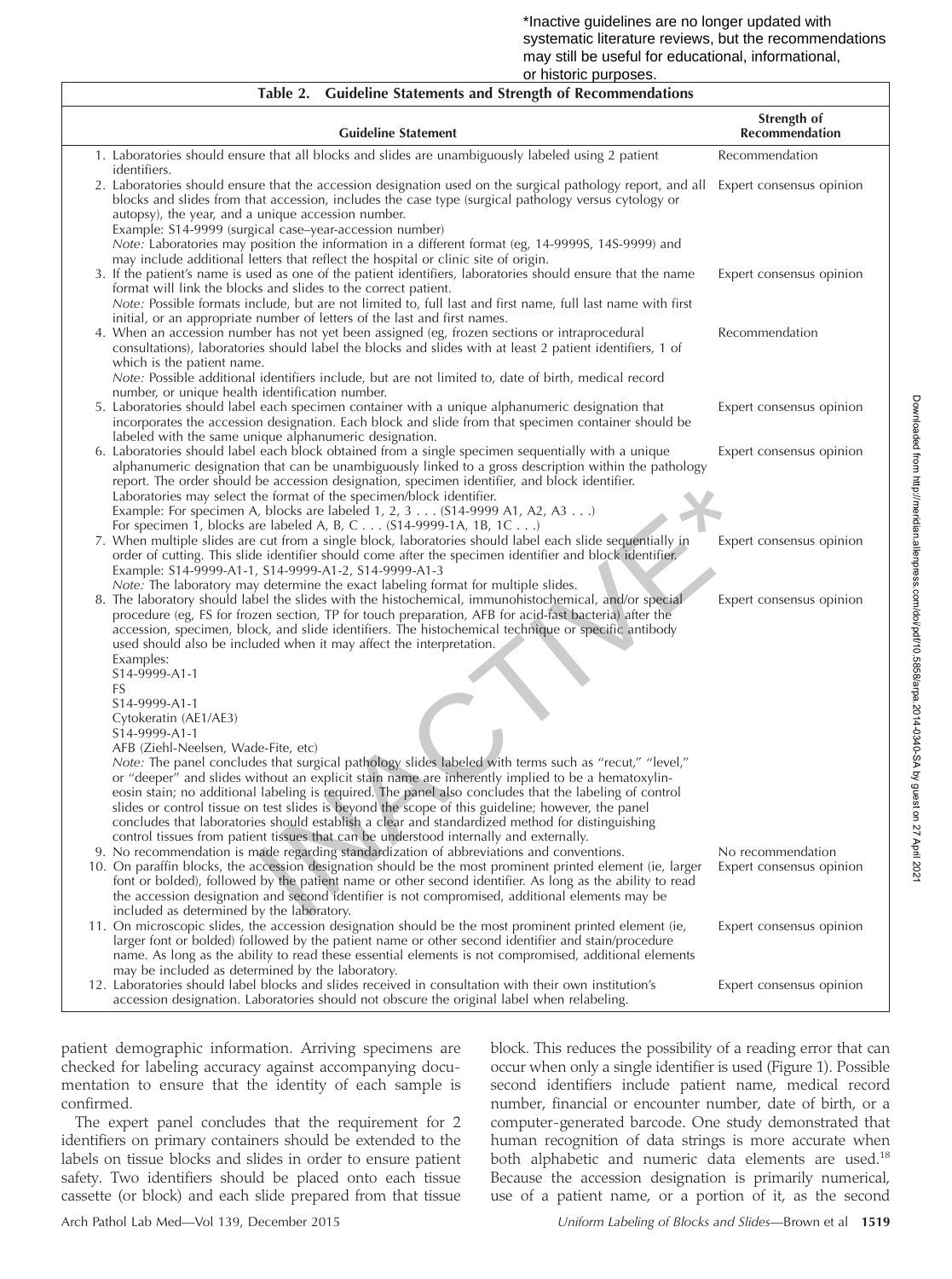

Figure 1. The use of a single identifier, typically the laboratory accession number, on tissue cassettes may yield a monotonous string of characters that can lead to read errors, particularly in high-volume laboratories in which hundreds of cassettes are handled in a single day.

Figure 2. Modern cassette labelers can provide clear and distinctive labeling with 2 or more identifiers.

identifier (when the second identifier is not a barcode) may be optimal as it provides a clear visual contrast.

The use of 2 identifiers on tissue cassettes is limited by the available labeling surface area. Instrumentation for highvolume applications is available that is capable of legibly printing 2 or more identifiers onto cassettes (Figure 2). In laboratories where cassettes are labeled by hand, the sides of the cassette may be used for the second identifier (Figure 3). The use of 2 patient identifiers on microscopic slides is less challenging because of the larger labeling area (Figures 4 and 5).

The use of barcode technology, which is beyond the scope of this guideline, has been shown to reduce human error; however, a barcode has some limitations when used as a

#### \*Inactive guidelines are no longer updated with systematic literature reviews, but the recommendations may still be useful for educational, informational, or historic purposes.

second identifier: (1) computer downtime or malfunction of the hardware used in barcode generation and scanning can lead to loss of operations, (2) physical damage to the barcode may render it unusable, and (3) when blocks and/or slides are referred in consultation to a second institution, the barcode may not be readable at that site. Therefore, the expert panel recommends that when a laboratory uses barcode technology, 2 human-readable identifiers should be included on all blocks and slides, in addition to the barcode, whenever this is technically feasible.

During the open comment period some respondents expressed concern that the use of patient names as a second identifier might represent a violation of the federal Health Insurance Portability and Accountability Act; however, the use of protected health information by health care workers during the delivery of care is permissible under this legislation. The law does require that the laboratory take steps to ensure that protected health information cannot fall into the possession of individuals who are not authorized to have this information. This may require laboratories to store blocks and slides labeled with patient names in a secure area.

2. Expert Consensus Opinion.—Laboratories should ensure that the accession designation used on the surgical pathology report, and all blocks and slides from that accession, includes the case type (surgical pathology versus cytology or autopsy), the year, and a unique accession number.

Example: S14-9999 (surgical case–year-accession number)

Note: Laboratories may position the information in a different format (eg, 14-9999S, 14S-9999) and may include additional letters that reflect the hospital or clinic site of origin.

There were insufficient published data to inform this recommendation; the strength of evidence was inadequate to support a specific labeling format.

It is understood that surgical pathology laboratories label surgical material (blocks and/or slides) and pathology reports with a unique numerical accession designation, but some may not identify the case type in a manner that will clearly link the material to the corresponding report. The report and all material should list the surgical case type (for example,  $S = \text{surgical}, C = \text{cytology}, A = \text{autopy};$  the year, listed as the last 2 digits of the year in which the procedure was performed  $(14 = 2014)$ ; and the unique accession number (9999).

Most automated labeling platforms will provide all elements of the specimen accession designation, but formats and the ability to alter them may differ from platform to platform. Therefore, it is suggested that all elements of the accession designation be present in the format that is consistent with each laboratory's established format(s), (eg, S14-9999; 14S-9999). The unique accession designation will serve as the primary and simplest link to the specimen. Clearly listing the case type on the report and all material provides an easy method to identify the particular case type as it relates to the report.

3. Expert Consensus Opinion.—If the patient's name is used as one of the patient identifiers, laboratories should ensure that the name format will link the blocks and slides to the correct patient.

Note: Possible formats include, but are not limited to, full last and first name, full last name with first initial, or an appropriate number of letters of the last and first names.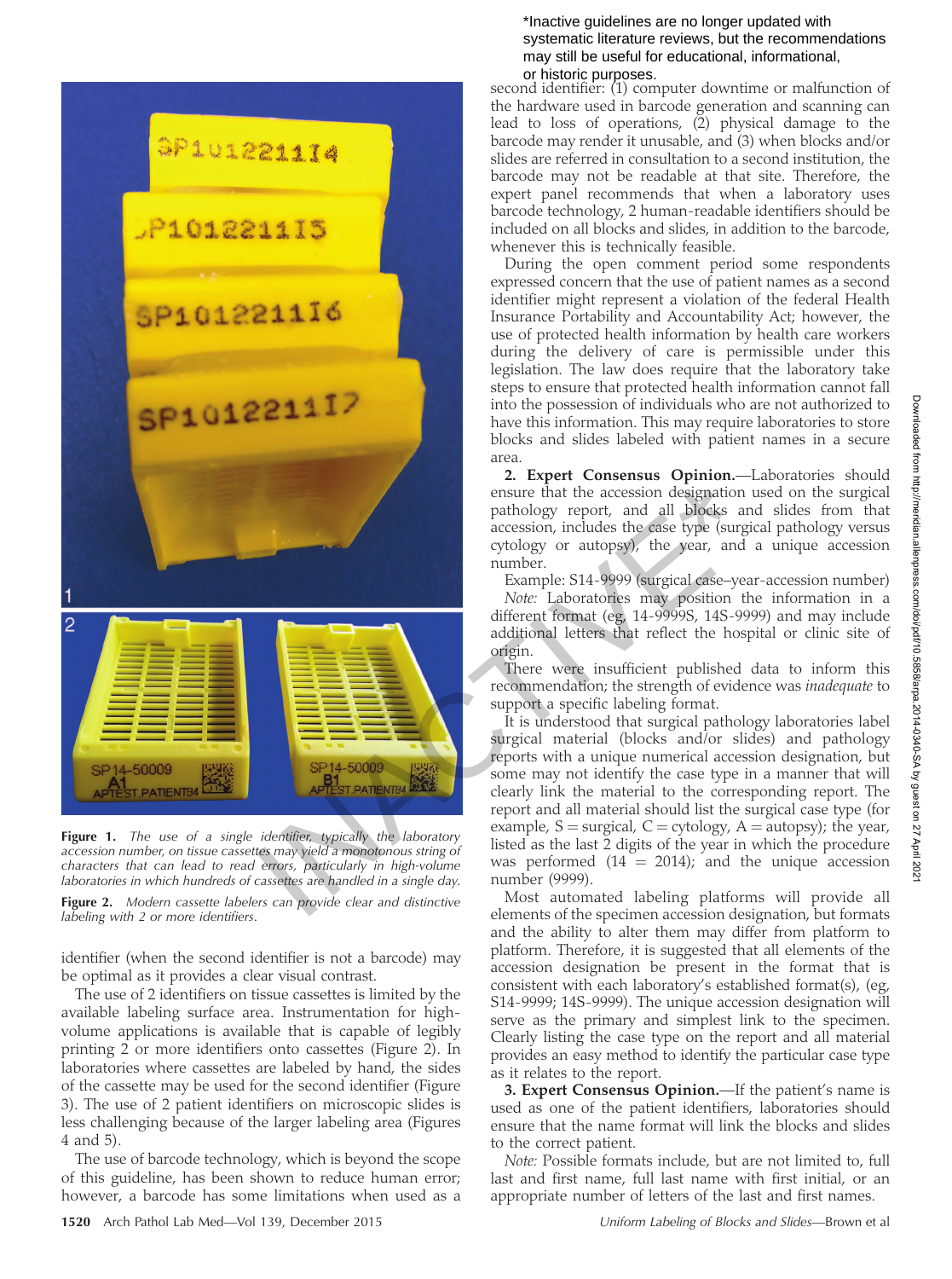\*Inactive guidelines are no longer updated with systematic literature reviews, but the recommendations may still be useful for educational, informational, or historic purposes.



Figure 3. Laboratories in which patient identifiers are handwritten can use the sides of tissue cassettes to record additional identifiers. Figure 4. The greater labeling area on microscope slides makes the inclusion of 2 or more identifiers and the stain/procedure name readily

Figure 5. The use of 2 patient identifiers and inclusion of the stain name on handwritten slides is achievable. In this example, the accession number is SP14-50009; A1 designates the specimen and block number. The patient name, designated as APTEST, P., is included as a second identifier in this image.

There were insufficient published data to inform this recommendation; the strength of evidence was inadequate to support a specific labeling format.

achievable using currently available automated instrumentation.

Although names are the least unique of identifiers, they are valuable as they are easily and quickly recognizable and are less subject to small transposition errors or other problems with manually read, purely numeric identifiers. This is particularly true whenever block or slide labels are checked for accuracy, either within the laboratory or when referred for further testing or consultation.

4. Recommendation.-When an accession number has not yet been assigned (eg, frozen sections or intraprocedural consultations), laboratories should label the blocks and slides with at least 2 patient identifiers, 1 of which is the patient name.

Note: Possible additional identifiers include, but are not limited to, date of birth, medical record number, or unique health identification number.

There were insufficient published data to inform this recommendation; however, current regulatory requirements, extensive clinical experience, and a strong expert consensus were deemed adequate to support this recommendation.

Use of a laboratory information system (LIS) to generate unique accession numbers is general practice within the pathology laboratory, and the panel acknowledges that

whenever possible all specimens should be assigned an accession number prior to evaluation; however, not all laboratories have an LIS portal accessible at the site of the intraprocedural consultation. Even when LIS access is available, the professional staff completing the frozen section may not have security access to enter patient demographics and generate an accession number. These situations can result in an accession number not being readily available at the time the intraprocedural consultation is being completed, resulting in the need to establish an alternate process for positively identifying all blocks and slides. Positive identification of the blocks and slides with 2 identifiers enables the blocks and slides generated as part of the intraprocedural consultation to be associated in the pathology laboratory with the patient requisition and additional specimen containers at a later time, ensuring an exact match. Even when an accession number is available, it is a CAP Laboratory Accreditation Program checklist requirement to use a second patient identifier: name, date of birth, or medical record number (checklist question ANP.11800).<sup>12</sup>

5. Expert Consensus Opinion.—Laboratories should label each specimen container with a unique alphanumeric designation that incorporates the accession designation. Each block and slide from that specimen container should be labeled with the same unique alphanumeric designation.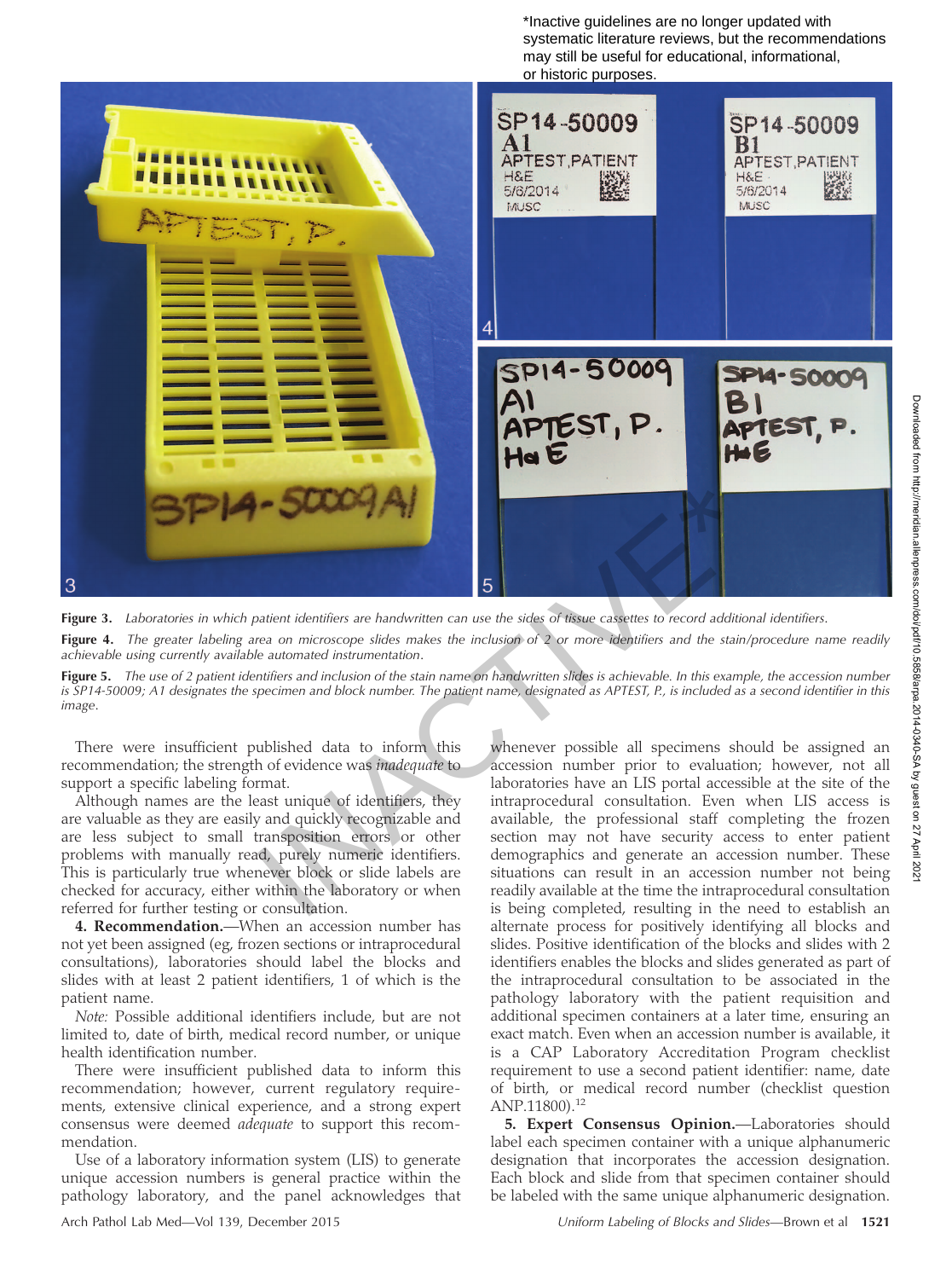There were insufficient published data to inform this recommendation; the strength of evidence was inadequate to support a specific labeling format.

When samples are accessioned, the laboratory assigns a unique, internal identifier specific to each case that should consist of an alphabetic designation for the specimen type; a numerical year designation; and a sequential, laboratoryassigned number for that case. If multiple specimens are received for this case, it is essential that the labeling information distinguishes one specimen from another. Each specimen should be assigned an alphabetic or numeric designation, in ascending order. That designation should be paired, on a written requisition or in the electronic record, with a specific specimen source. For example, an accession designation might be S14-9999, where the letter ''S'' identifies a surgical case, the year is delineated by ''14'' and the case number is ''9999.''

If multiple specimens are received on this patient from the same surgical procedure, each must be assigned a unique identifier that is added to the accession number, such as "A," "B," etc (eg, S14-9999 A, S14-9999 B). Alternately, the specimen identifier may be a number (eg, S14-9999-1, S14- 9999-2). Numerical specimen identifiers have the advantage of unlimited sequential numbering in cases with many specimens; however, the sequential letter designations provide a more obvious visual distinction from the accession number. The entire specimen designation, including the specimen identifier, should appear on the body of the specimen container. This information must be carried over to each block and slide label from this case.

6. Expert Consensus Opinion.—Laboratories should label each block obtained from a single specimen sequentially with a unique alphanumeric designation that can be unambiguously linked to a gross description within the pathology report. The order should be accession designation, specimen identifier, and block identifier. Laboratories may select the format of the specimen/block identifier.

Example: For Specimen A, blocks are labeled 1, 2, 3 . . . (S14-9999 A1, A2, A3 . . .).

For Specimen 1, blocks are labeled A, B, C... (S14-9999-1A, 1B, 1C . . .).

There were insufficient published data to inform this recommendation; the strength of evidence was inadequate to support a specific labeling format.

Unique alphanumeric case, specimen, and block identifiers are essential for documenting sampling site and method as well as accurately correlating macroscopic and histologic findings. The clarity of such documentation becomes paramount when the prosector and the pathologist reviewing the microscopic sections are not the same person and when cases are reviewed by other institutions. Sequential lettering/numbering helps ensure that all specimens and blocks are accounted for. A standardized order (case  $\rightarrow$  $s$ pecimen  $\rightarrow$  block) also facilitates the task of accounting for all material, and makes interpretation of reports and slides among laboratories less prone to error.

7. Expert Consensus Opinion.—When multiple slides are cut from a single block, laboratories should label each slide sequentially in order of cutting. This slide identifier should come after the specimen identifier and block identifier.

Example: S14-9999-A1-1, S14-9999-A1-2, S14-9999-A1-3 Note: The laboratory may determine the exact labeling format for multiple slides.

#### \*Inactive guidelines are no longer updated with systematic literature reviews, but the recommendations may still be useful for educational, informational, or historic purposes.

There were insufficient published data to inform this recommendation; the strength of evidence was inadequate to support a specific labeling format.

All slides cut from a block should be sequentially numbered. This includes all initial orders and subsequent requests for additional hematoxylin-eosin slides and/or ancillary testing. Sequential lettering/numbering helps ensure that all slides are accounted for. Interpretation of subtle histologic findings or limited lesional tissue may benefit from, or even require exact knowledge of, order of preparation. In an era when immunohistochemistry and molecular testing play an increasing role, selection of slides for ancillary, companion diagnostic, or prognostic studies can be optimized by knowledge of exact slide order.

8. Expert Consensus Opinion.—The laboratory should label the slides with the histochemical, immunohistochemical, and/or special procedure (eg, FS for frozen section, TP for touch preparation, AFB for acid-fast bacteria) after the accession, specimen, block, and slide identifiers. The histochemical technique or specific antibody used should also be included when it may affect the interpretation.

Examples:

S14-9999-A1-1 FS S14-9999-A1-1 Cytokeratin (AE1/AE3) S14-9999-A1-1 AFB (Ziehl-Neelsen, Wade-Fite, etc)

Note: The panel concludes that surgical pathology slides labeled with terms such as "recut," "level," or "deeper" and slides without an explicit stain name are inherently implied to be a hematoxylin-eosin stain; no additional labeling is required. The panel also concludes that the labeling of control slides or control tissue on test slides is beyond the scope of this guideline; however, the panel concludes that laboratories should establish a clear and standardized method for distinguishing control tissues from patient tissues that can be understood internally and externally. mbering in cases with many<br>
mbering in cases with many<br>
In distinction from the accession<br>
In State distinction from the accession<br>
or designation, including the<br>
appear on the body of the<br>
ormation must be carried over<br>
f

There were insufficient published data to inform this recommendation; the strength of evidence was inadequate to support a specific labeling format.

Clear identification of the stain or procedure on the slide label is essential to ensure there is no confusion as to what stain procedure has been used. In the majority of pathology laboratories, the routine stain used for primary slides is hematoxylin-eosin; therefore, when space on the label is limited, it is more important to include the cutting procedure used (recut, level, or deeper), providing the pathologist with information more valuable to the interpretation of the slides than the stain name. Immunohistochemical staining patterns are often the same; providing the name of the antibody used assists the pathologist in interpretation but also provides a visual confirmation that the correct stain has been performed and that the slide has been correctly labeled.

The majority of the participants (293 of 318 respondents) in the open comment period agreed that the stain name or procedure should be included on the label, especially when multiple techniques or antibody clones are available for use. Respondents who asserted that the stain or antibody designation is available in the pathology report and is therefore not required on the label were forgetting that the pathology report is not created until the slides are reviewed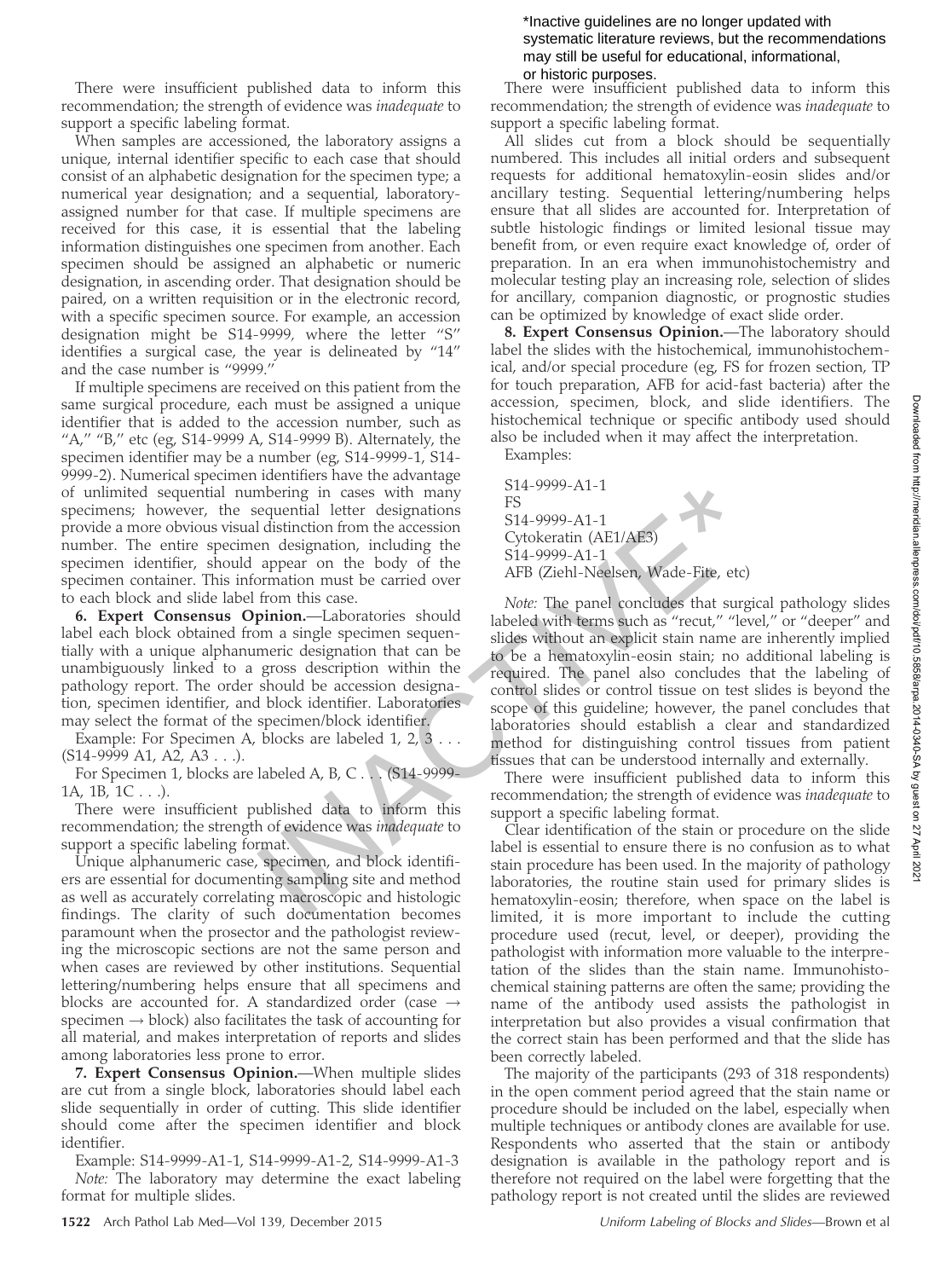and interpreted. There is also the potential for initial interpretation and secondary review to be completed more efficiently and with less risk of error when the pathologist can directly read the slide label and not have to refer to metadata stored in the computer or review a printed copy of the pathology report to confirm the stain or antibody designation.

9. No Recommendation.—No recommendation is made regarding standardization of abbreviations and conventions.

The strength of evidence was *inadequate* to support a recommendation for or against standardizing abbreviations and conventions.

The expert panel and the majority of respondents from the open comment period agreed that standardization of abbreviations would be ideal; however, developing and maintaining a list of specialized stain names or procedure abbreviations would be onerous and would require frequent updates, especially for immunohistochemical testing. Additionally, in the absence of a standardized naming system (eg, cluster designation), obtaining agreement on a standardized abbreviation would be problematic. An alternate approach, supported by the respondents and the expert panel, is that each laboratory should develop a list of standardized names/abbreviations to be used in its facility. When the laboratory performs consultation work, a copy of the standardized name/abbreviation list should be provided to the referring laboratories, ensuring that the abbreviations are clearly understood.

10. Expert Consensus Opinion.—On paraffin blocks, the accession designation should be the most prominent printed element (ie, larger font or bolded) followed by the patient name or other second identifier. As long as the ability to read the accession designation and second identifier is not compromised, additional elements may be included as determined by the laboratory.

There were insufficient published data to inform this recommendation; the strength of evidence was *inadequate* to support a specific labeling format.

It is the expert panel's opinion that there is relative importance of the information on the block. The order of priority should be the specimen accession designation, including the specimen and block designations (eg, S14- 9999-1A), followed by the patient name or other second identifier. The essential elements of the accession designation and second patient identifier should be large enough to be readable and should not be compromised by the inclusion of any additional elements. These elements may include, but are not limited to, institution name, nonroutine fixative, specific tissue type, specimen site/location or margin (eg, breast, upper outer quadrant, superior), and symbols or text that provide embedding or cutting instructions (eg, on edge). Limitations related to the amount of labeling surface and the font size will determine which of the additional elements a laboratory may decide to use.

11. Expert Consensus Opinion.—On microscopic slides, the accession designation should be the most prominent printed element (ie, larger font or bolded) followed by the patient name or other second identifier and stain/procedure name. As long as the ability to read these essential elements is not compromised, additional elements may be included as determined by the laboratory.

There were insufficient published data to inform this recommendation; the strength of evidence was inadequate to support a specific labeling format.

#### \*Inactive guidelines are no longer updated with systematic literature reviews, but the recommendations may still be useful for educational, informational, or historic purposes.

It is the expert panel's opinion that there is relative importance of the information on the slide label. The order of priority should be the specimen accession designation, including the specimen, block, and slide designations (eg, S14-9999-1A-1), followed by the patient name or other second identifier and the stain/procedure name. These 3 essential elements should be large enough to be readable and should not be compromised by the inclusion of any additional elements. These elements may include, but are not limited to, institution name, nonroutine fixative, specific tissue type, and specimen site/location or margin (eg, breast, upper outer quadrant, superior). Limitations related to the amount of labeling surface and the font size will determine which of the additional elements a laboratory may decide to use.

12. Expert Consensus Opinion.—Laboratories should label blocks and slides received in consultation with their own institution's accession designation. Laboratories should not obscure the original label when relabeling.

There were insufficient published data to inform this recommendation; the strength of evidence was inadequate to support a specific labeling format.

Labeling the outside material with the consulting laboratory's own identifier without obscuring or defacing the original institution's label facilitates the ability to track, cross-reference, and return the consultation material to the appropriate outside institution.

Sites should establish an internally standardized process for labeling blocks and slides received in consultation. Blocks may be labeled by affixing a label with the consulting institution's identifier to the back side of the paraffin block. This may be achieved by adding a small amount of molten paraffin before affixing the label to help bond the label to the block. Slide labeling can be achieved by adding the consulting institution's label on the front side of the referred slide, if doing so will not obscure any portion of the diagnostic material. Alternately, the laboratory could place a label on the reverse side of the slide, directly behind the referring institution's label; however, this practice is regarded as significantly less desirable, as it may result in loss of the pathologist's ability to maintain a single plane of focus while examining the slide microscopically. Example and the original institution's and be used in its facility. Iaboratory's own identifier without observation list should be provided cross-reference, and return the consultation is should cross-reference, and return

# **CONCLUSION**

This guideline standardizes the labeling of blocks and slides in surgical pathology in order to assure that all preparations can be unambiguously linked to the patient. Development of the guideline was limited by the absence of published, outcomes-based evidence meeting the methodologic rigor used for the systematic literature review. The first and fourth guideline statements, which recommend the use of 2 patient identifiers on all preparations, are supported by regulatory and accreditation standards. All other recommendations represent the consensus opinion of the expert panel members.

In addition to the use of 2 patient identifiers, the guideline acknowledges the importance of linking each specimen within a case to the report, and to all blocks and slides derived from that specimen, by the use of a unique alphanumeric designation; each tissue block derived from a specimen should be similarly uniquely identified. In order to facilitate standardization and interpretation of block and slide labels, recommendations are also made for the order and format of the recommended elements. The goal is to